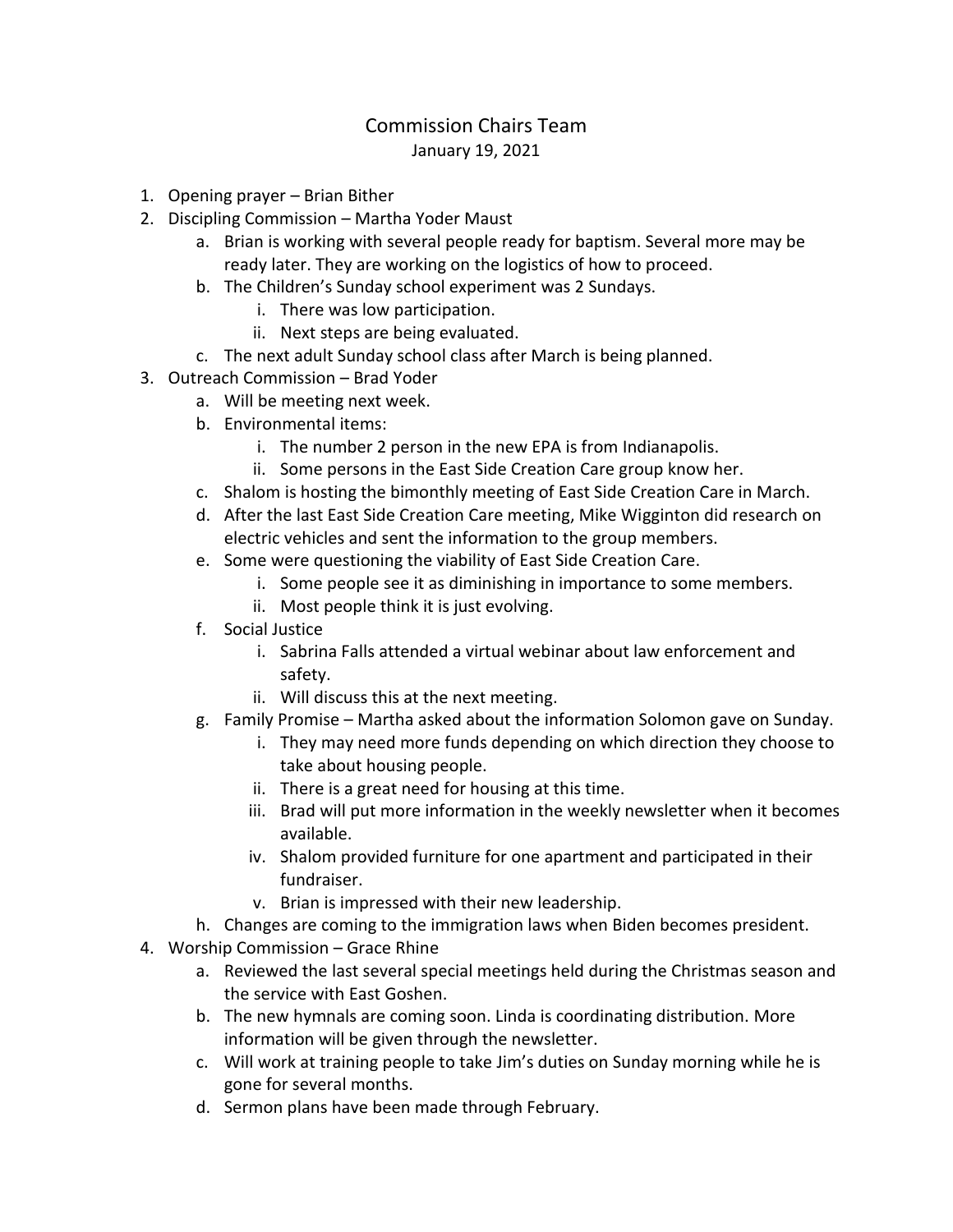- e. Are discussing Ash Wednesday service and will make a decision a bit later.
- f. Looking for persons to do prelude.
- g. It was requested that the new hymnals not be placed in the pews until it is safe to use them.
- h. Some families have purchased hymnals and distribution will be announced in the newsletter.
- i. Will discuss how to accommodate other families who didn't purchase a hymnal but might wish to "borrow" one during the time when we are not meeting in person. Information will be placed in the newsletter.
- 5. Spiritual Gifts Discernment Team Joyce Troyer
	- a. No meetings at this time.
	- b. All positions currently filled.
- 6. Community Life Commission Herb Troyer
	- a. Have reached out to persons who might have needs.
	- b. Things are quiet right now.
	- c. The Commission is open to any suggestions.
- 7. Administration Commission Mike Wigginton
	- a. No formal meetings have been using email when items come up.
	- b. Taking care of many little odds and ends behind the scenes.
	- c. There was a question about families using the church building as a social place for families one at a time.
		- i. The Safely Gathering Committee was asked to give counsel how to make this a safe process.
		- ii. May try this.
		- iii. Will need to set up a schedule with a sign up.
		- iv. Community Life and Administration will work on this together.
		- v. Will need to keep a list of people using the building with dates for tracking.
	- d. Mike is monitoring the camera focused on the parking lot.
		- i. Lots of cars entering and leaving the lot.
		- ii. No suspicious activity noted.
- 8. Vision and Accountability Team Jeanne Smucker
	- a. The team has discussed and revised the Organizational Structure.
	- b. There was discussion about the Journeying Program.
		- i. Two people were identified as possible candidates for this program.
		- ii. IM Conference will provide some support to people in the program.
		- iii. Shalom may choose to help with the support also.
		- iv. Mentors would be needed for each person.
	- c. Pastoral Search
		- i. A person has been asked to candidate and has accepted.
		- ii. More may be able to be shared on Sunday.
		- iii. The person may be able to be with us virtually on February 21 or 28.
			- 1. Tell the faith journey during the SS hour.
			- 2. Give the sermon.